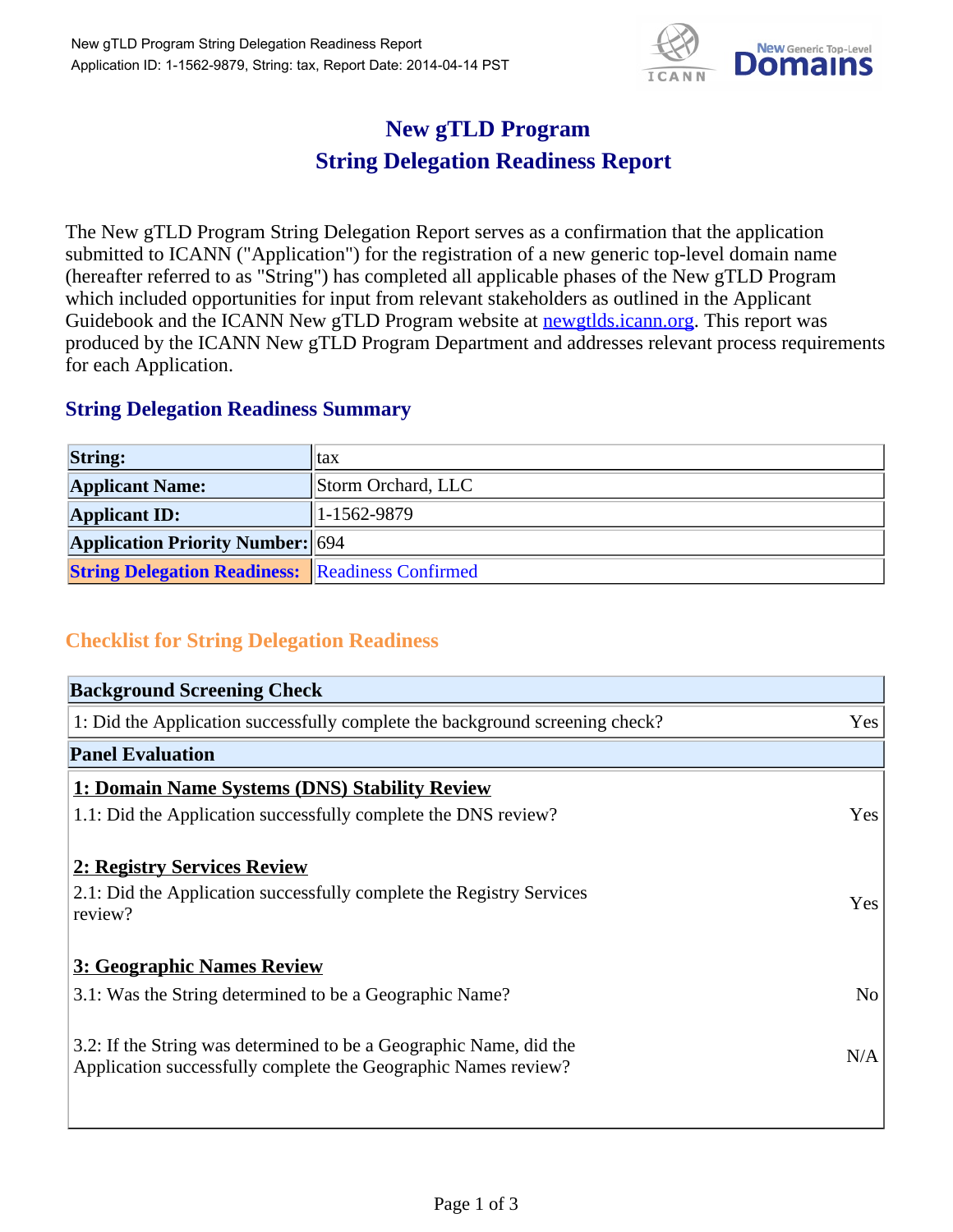

| <b>4: Financial Review</b>                                                         |            |
|------------------------------------------------------------------------------------|------------|
| $\vert$ 4.1: Did the Application successfully complete the Financial Capability    | <b>Yes</b> |
| review?                                                                            |            |
|                                                                                    |            |
| <b>5: Technical Review</b>                                                         |            |
| 5.1: Did the Application successfully complete the Technical and                   |            |
| <b>Operation Capability review?</b>                                                | <b>Yes</b> |
|                                                                                    |            |
| <b>6: String Similarity Review</b>                                                 |            |
| $\vert$ 6.1: Was the Application determined to not be confusingly similar to other | Yes        |
| applied for strings, including through String Confusion Objections?                |            |
|                                                                                    |            |
| 6.2: If the Application was determined to be confusingly similar to other          |            |
| applied for strings, including through String Confusion Objections, did the        |            |
| Application prevail in the string contention resolution process (CPE,              | N/A        |
| Auction, and/or Self-Resolution of String Contention via                           |            |
| withdrawal/termination of all other members in contention)?                        |            |

| <b>Public Comment Period</b>                                                                                                                                                                   |                |
|------------------------------------------------------------------------------------------------------------------------------------------------------------------------------------------------|----------------|
| 1: Was the public provided an opportunity to submit comments on the Application?                                                                                                               | Yes            |
| 2: Were comments for the Application considered by evaluation panels?                                                                                                                          | Yes            |
| <b>Objection Process</b>                                                                                                                                                                       |                |
| 1: Were objections filed against the Application?                                                                                                                                              | No             |
| 2: If objections were filed against the Application, did Applicant prevail in the dispute<br>resolution proceedings for all Legal Rights, Limited Public Interest and Community<br>Objections? | N/A            |
| <b>Governmental Advisory Committee (GAC) Advice</b>                                                                                                                                            |                |
| 1: Did the GAC have an opportunity to provide advice for the Application?                                                                                                                      | Yes            |
| 2: Did the GAC provide consensus GAC advice that the String should not be approved by<br>the ICANN Board?                                                                                      | N <sub>o</sub> |
| 3: If the GAC provided consensus GAC advice to the ICANN Board, did the ICANN Board<br>(or New gTLD Program Committee) accept the GAC advice?                                                  | N/A            |
| <b>Accountability Mechanisms</b>                                                                                                                                                               |                |
| 1: Was the Application the subject of a complaint or review through one of ICANN's<br>accountability mechanisms (Reconsideration or Independent Review)?                                       | N <sub>0</sub> |
| 1.1: If yes, did the BGC, ICANN Board or New gTLD Program Committee determine that<br>the Application should not proceed to contracting?                                                       | N/A            |